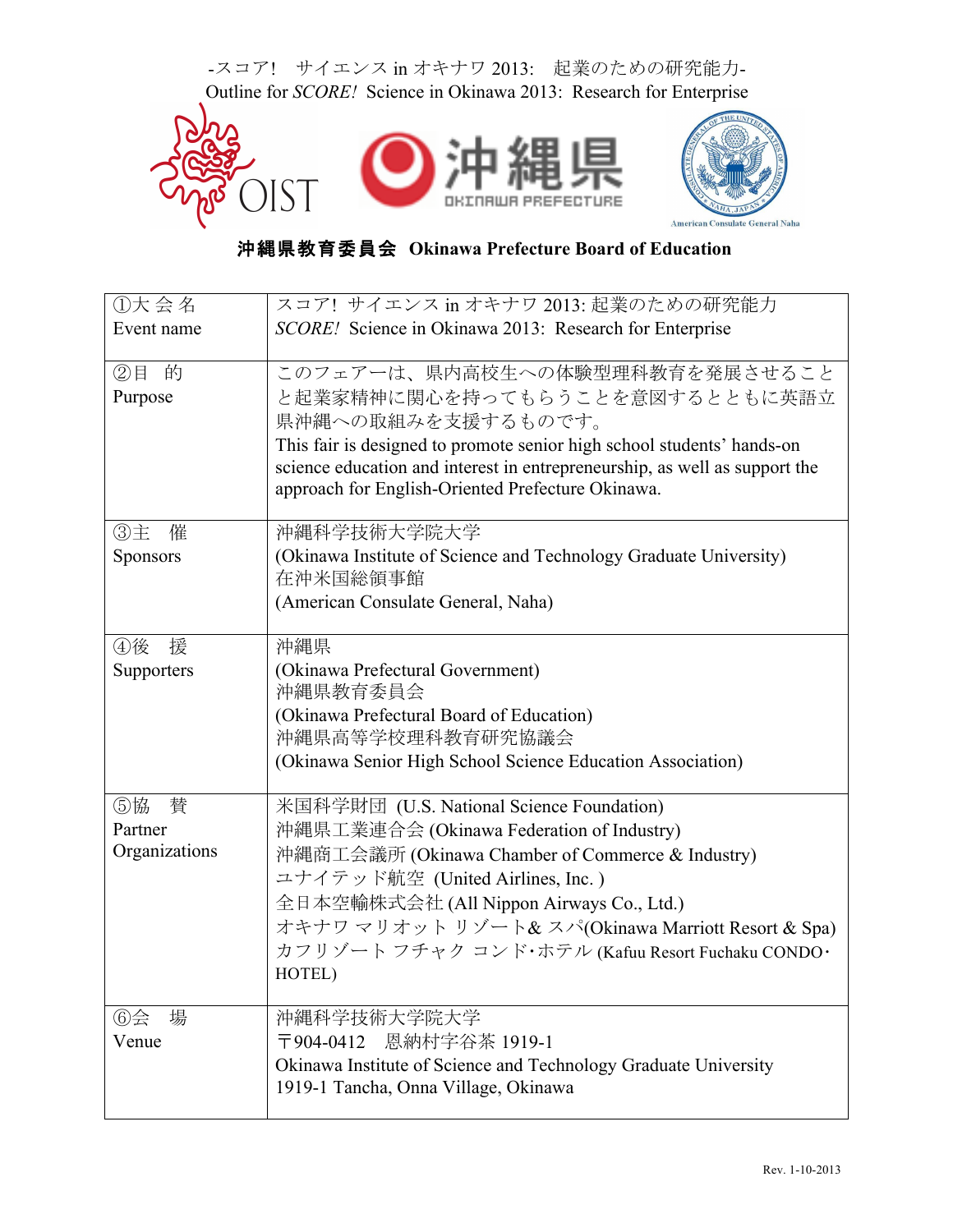| ⑦期<br>日               | 平成 25年3月16日(土)                                                                                                                                                                                                                                                                                                                                                                                                                                     |  |  |
|-----------------------|----------------------------------------------------------------------------------------------------------------------------------------------------------------------------------------------------------------------------------------------------------------------------------------------------------------------------------------------------------------------------------------------------------------------------------------------------|--|--|
| Date                  | Saturday, March 16, 2013                                                                                                                                                                                                                                                                                                                                                                                                                           |  |  |
|                       |                                                                                                                                                                                                                                                                                                                                                                                                                                                    |  |  |
| ⑧応募資格<br>Participants | 沖縄県内の高校生及び高等専門学校に在学する生徒(但し、3年次ま<br>でとする。<br>Students from senior high school and higher vocational school (up to the<br>12th grade) in Okinawa.                                                                                                                                                                                                                                                                                                    |  |  |
|                       | 個人あるいは3人以下のグループでの共同研究も可。<br>Both individuals and groups of up to three students may enter.                                                                                                                                                                                                                                                                                                                                                         |  |  |
|                       | 学校毎の応募数の上限は設けませんが、収容人員等の制約により<br>OIST での発表数を制限する可能性があります。申込みが対応可能<br>な範囲を超えた場合は、事前にスクリーニングを行います。興味の<br>あるすべての生徒皆さんに対応できるよう最大限の努力をさせて頂<br>きます。<br>There are no limits on the number of entries, but capacity constraints may<br>require that we limit the number of presentations. If we receive more<br>entries than we can accommodate, we will pre-screen the applications.<br>Every effort will be made to accommodate all interested students. |  |  |
|                       |                                                                                                                                                                                                                                                                                                                                                                                                                                                    |  |  |
| ⑨分野<br>Disciplines    | 物理、化学、生物、地学、応用数学、工学、環境、農業関連の研究<br>開発、コンピューター、情報通信技術及び-再生可能エネルギー<br>Physics, Chemistry, Biology, Earth Science, Applied Math, Engineering,<br>Environmental Science, Agricultural Research & Development, Computer<br>Science, Information Communication Technology, and Renewable Energy                                                                                                                                                           |  |  |
| ⑩発表<br>Presentations  | 発表時間は各10分(同時通訳)。<br>Presentations shall not exceed ten minutes. (We will provide simultaneous<br>interpretation when needed.)                                                                                                                                                                                                                                                                                                                      |  |  |
|                       | *第一鈴 8分、第二鈴 10分<br>第二鈴で発表を終了して下さい。<br>The first bell will ring at 8 minutes. The presentation must finish at the<br>second bell, which will ring at 10 minutes.<br>通訳者の事前準備のために、発表資料または発表資料の要約を<br>Microsoft Office Power Point 等の以下の電子媒体で準備して下さい。<br>マイクロソフトオフィス:パワーポイント、ワード、エクセル<br>アップル:キーノート、ペイジーズ、ナンバーズ。<br>また、PDF、TXT、RTF、PNG、GIF および JPEG 形式のファイル<br>でも対応可能です。                                                                              |  |  |
|                       | The presentation or summary of the presentation must be provided<br>electronically (e.g., Microsoft Office PowerPoint) in order for interpreters                                                                                                                                                                                                                                                                                                   |  |  |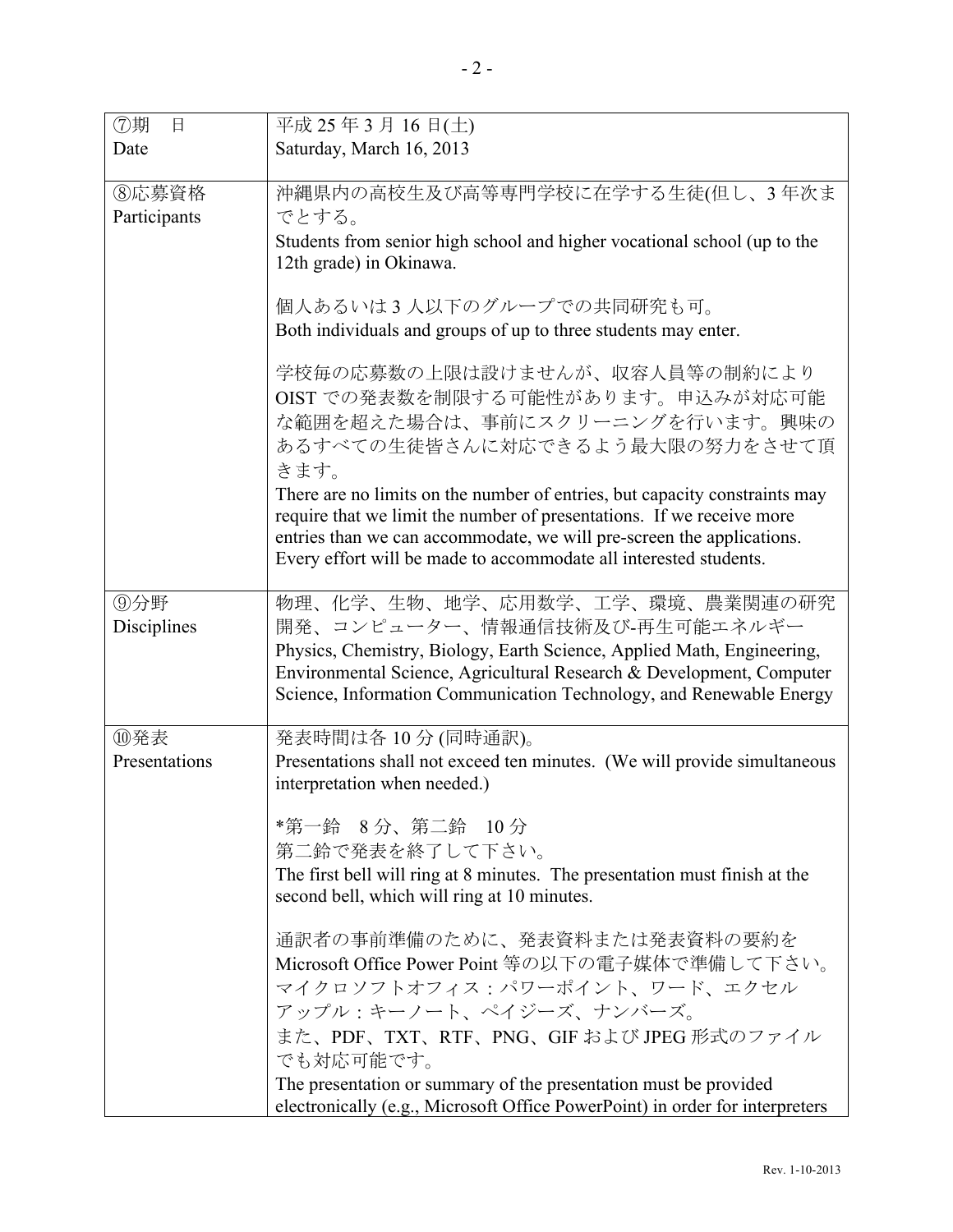|                   | to prepare beforehand. We can support the presentation or summary of the<br>presentation in the following formats: Microsoft Office PowerPoint<br>(Presentation), Microsoft Office Word (Word Processing), Microsoft<br>Office Excel (Spreadsheet), Apple's KeyNote Application (Presentation),<br>Apple's Pages Application (Word Processing) and Apple's Numbers<br>Application (Spreadsheet). We can also accept documents in Portable<br>Document Format (PDF), Plaintext format (TXT), or Rich Text Format<br>(RTF) and images in Portable Network Graphics (PNG), Graphics<br>Interchange Format (GIF), and Joint Photographic Experts Group (JPEG).<br>*アップルのソフトはマイクロソフトのソフトでは開けませんが、<br>マイクロソフトのソフトはアップルのソフトで開いたり変換するこ<br>とはできます。<br>* Apple software cannot be opened with Microsoft software; however,<br>Microsoft software can be opened and is compatible with Apple software.<br>マイク、PCは主催者で準備します。 |  |
|-------------------|------------------------------------------------------------------------------------------------------------------------------------------------------------------------------------------------------------------------------------------------------------------------------------------------------------------------------------------------------------------------------------------------------------------------------------------------------------------------------------------------------------------------------------------------------------------------------------------------------------------------------------------------------------------------------------------------------------------------------------------------------------------------------------------------------------------------------------------------------------------------------------------------------------------|--|
|                   | We will provide the microphones and computer.                                                                                                                                                                                                                                                                                                                                                                                                                                                                                                                                                                                                                                                                                                                                                                                                                                                                    |  |
|                   | 発表は研究プロジェクトの概要と結果を活用した事業化や日常生活<br>をどのように向上させるか等を含めて発表して下さい。<br>The presentation should include a brief overview of a research project and<br>articulate how these results can be used in business and/or to improve daily<br>life.                                                                                                                                                                                                                                                                                                                                                                                                                                                                                                                                                                                                                                                                               |  |
|                   | 発表は大学院大学の大講堂(チラシの写真)で大勢の観客の前で行い<br>ます。発表(口頭あるいは電子媒体)は大勢の観客に聞こえたり、見<br>えるように工夫して下さい。                                                                                                                                                                                                                                                                                                                                                                                                                                                                                                                                                                                                                                                                                                                                                                                                                              |  |
|                   | Please note that the presentation will be in the OIST main auditorium<br>(pictured on the flyer) and will be viewed by a large audience.<br>Presentations (oral or electronic) should be heard and viewable by all.                                                                                                                                                                                                                                                                                                                                                                                                                                                                                                                                                                                                                                                                                              |  |
| ⑪評価<br>Evaluation | 大学院大学、米国総領事館、教育界及び産業界からなる評価委員会<br>が各発表を評価します。評価基準については、別添を参照して下さ<br>$V_{0}$                                                                                                                                                                                                                                                                                                                                                                                                                                                                                                                                                                                                                                                                                                                                                                                                                                      |  |
|                   | An assessment panel from OIST, the U.S. Consulate, academia and<br>industry will evaluate the presentations. See separate evaluation/judging<br>sheet.                                                                                                                                                                                                                                                                                                                                                                                                                                                                                                                                                                                                                                                                                                                                                           |  |
| ⑫表彰等              | 科学的考察と事業化や日常生活での活用を最も良く組み合わせて発                                                                                                                                                                                                                                                                                                                                                                                                                                                                                                                                                                                                                                                                                                                                                                                                                                                                                   |  |
| Awards            | 表した個人あるいはグループをを表彰します。賞品として沖縄・米<br>国往復航空券や沖縄科学技術大学院大学でのインターンシップの機<br>会が授与されます。                                                                                                                                                                                                                                                                                                                                                                                                                                                                                                                                                                                                                                                                                                                                                                                                                                    |  |
|                   | The student or group whose presentation shows the best combination of                                                                                                                                                                                                                                                                                                                                                                                                                                                                                                                                                                                                                                                                                                                                                                                                                                            |  |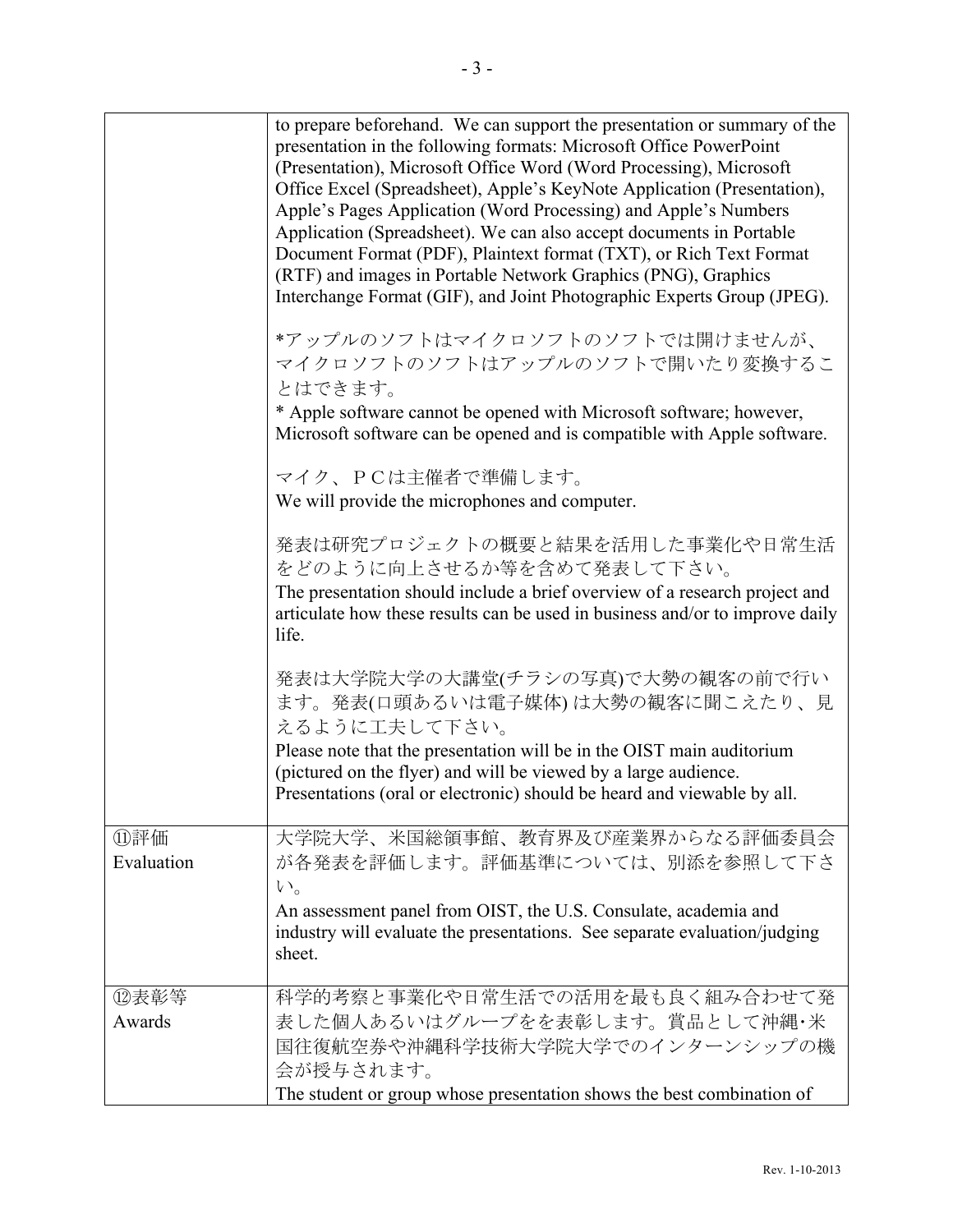|                                                   | scientific research and application to business or everyday life may win<br>prizes that include round-trip tickets from Okinawa to the U.S. and an<br>internship opportunity with OIST.                                                                                                                                                                                                                                      |  |  |
|---------------------------------------------------|------------------------------------------------------------------------------------------------------------------------------------------------------------------------------------------------------------------------------------------------------------------------------------------------------------------------------------------------------------------------------------------------------------------------------|--|--|
|                                                   | *参加者の名前や画像がメディアに掲載されることがあります。<br>* Participants names and photographs will be shared with the media.                                                                                                                                                                                                                                                                                                                         |  |  |
| (3)申込期限<br>Application<br>process and<br>deadline | 平成 25年1月 31日(木)<br>参加希望者は、平成25年1月31日(木)までに、大会事務局宛に大<br>会用のウェブサイト(https://groups.oist.jp/ja/score)から参加申込書を<br>を送付して下さい。<br>Applications must be submitted to the Secretariat by Thursday, January<br>31, 2013 via the event website (https://groups.oist.jp/score/).                                                                                                                                                          |  |  |
|                                                   | 平成25年2月8日(金)までに受理の可否を大会事務局より連絡いたし<br>ます。<br>The Secretariat will notify applicants of their acceptance as soon as<br>possible, no later than Friday, February 8, 2013.                                                                                                                                                                                                                                                       |  |  |
|                                                   | 受理したプロジェクトについては、平成25年2月28日(木)までに大会<br>事務局宛に大会用のウェブサイトから、発表用のパワーポイントと<br>プロジェクト概要を送付して下さい。受理したプロジェクトについ<br>ての個別の指示と受領確認の通知を一緒に行います。<br>The presentation slides and abstract for each accepted project must be<br>submitted to the Secretariat by Thursday, February 28, 2013 via the event<br>website; specific instructions will be provided to successful applicants<br>together with the notification of their acceptance. |  |  |
| ⑭事務局<br>Secretariat Office                        | 沖縄科学技術大学院大学<br><b>OIST</b>                                                                                                                                                                                                                                                                                                                                                                                                   |  |  |
|                                                   | 大会用のウェブサイト(https://groups.oist.jp/score/)から大会事務局へ<br>ご連絡下さい。<br>Please contact the Secretariat via the event website<br>(https://groups.oist.jp/score/).                                                                                                                                                                                                                                                                     |  |  |
| 15日程<br>Agenda<br>予定 (Tentative)                  | 0900-0930 受付開始<br>Registration                                                                                                                                                                                                                                                                                                                                                                                               |  |  |
|                                                   | 開会式<br>0930-0945<br><b>Opening Ceremony</b>                                                                                                                                                                                                                                                                                                                                                                                  |  |  |
|                                                   | 発表準備<br>0945-1000<br><b>Break</b>                                                                                                                                                                                                                                                                                                                                                                                            |  |  |